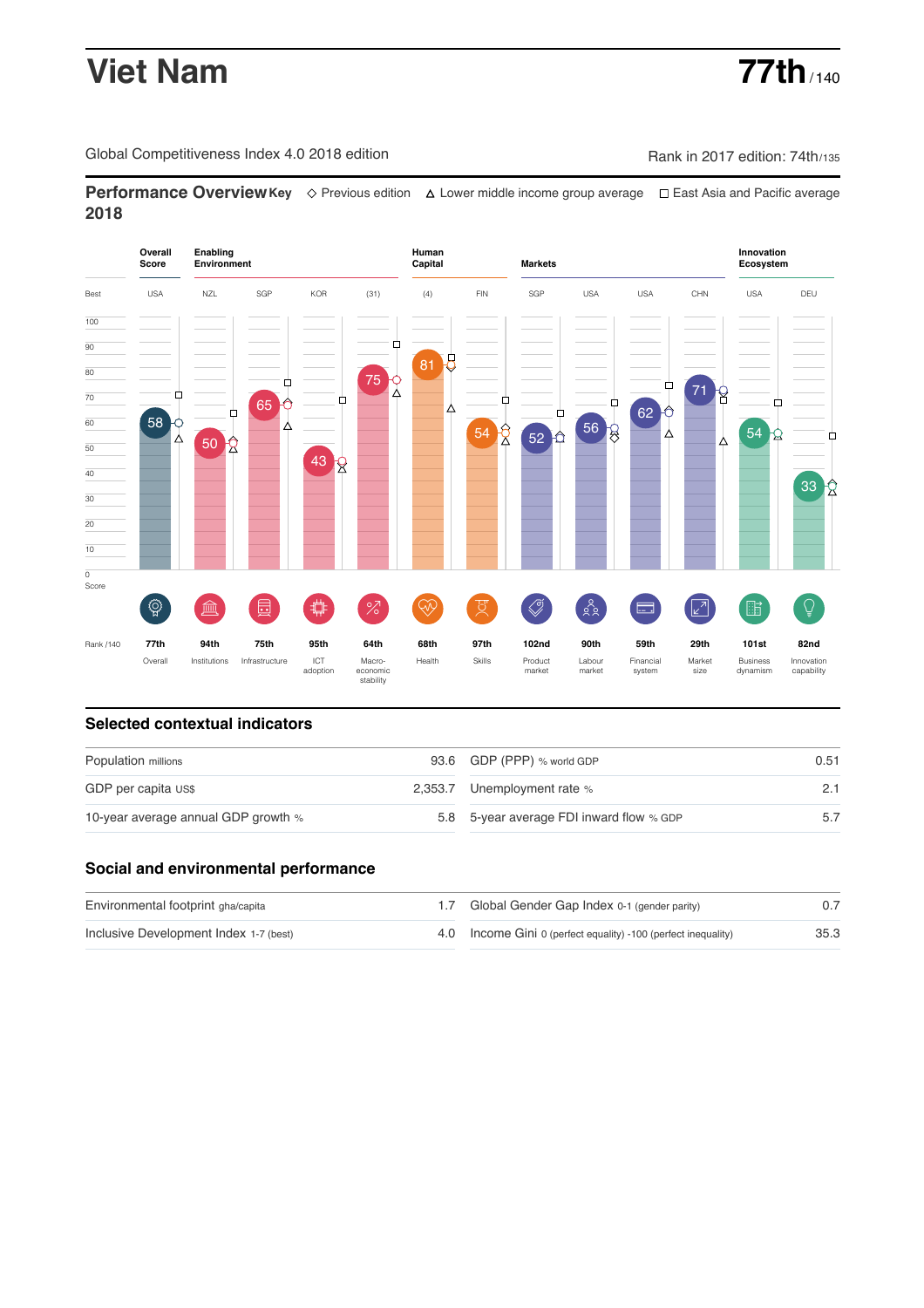### **Viet Nam 77th**/140

| <b>Index Component</b>                                                   | Value     | Score *                  | <b>Rank/140</b> | <b>Best Performer</b>       |
|--------------------------------------------------------------------------|-----------|--------------------------|-----------------|-----------------------------|
| 無<br>Pillar 1: Institutions 0-100 (best)                                 |           | 49.5 ↓                   | 94              | <b>New Zealand</b>          |
| 1.01 Organized crime 1-7 (best)                                          | 4.8       | 62.7 $\sqrt{ }$          | 76              | Finland                     |
| 1.02 Homicide rate /100,000 pop.                                         | 1.5       | $96.5 =$                 | 49              | Multiple (9)                |
| 1.03 Terrorism incidence 0 (very high) -100 (no incidence)               | 100.0     | $100.0 =$                | $\mathbf{1}$    | Multiple (24)               |
| 1.04 Reliability of police services 1-7 (best)                           | 4.3       | 55.2 $\sqrt{ }$          | 76              | Finland                     |
| 1.05 Social capital 0-100 (high)                                         | 48.0      | 48.0 ↓                   | 93              | Australia                   |
| 1.06 Budget transparency 0-100 (best)                                    | 65.4      | $65.4 =$                 | 42              | Multiple (2)                |
| 1.07 Judicial independence 1-7 (best)                                    | 3.4       | 40.2 $\sqrt{ }$          | 89              | Finland                     |
| 1.08 Efficiency of legal framework in challenging regulations 1-7 (best) | 3.3       | 38.1 ↓                   | 69              | Finland                     |
| 1.09 Freedom of the press 0-100 (worst)                                  | 75.1      | 25.0 $\sqrt{ }$          | 139             | Norway                      |
| 1.10 Burden of government regulation 1-7 (best)                          | 3.1       | 34.6 $\sqrt{ }$          | 96              | Singapore                   |
| 1.11 Efficiency of legal framework in settling disputes 1-7 (best)       | 3.3       | 38.5 $\sqrt{ }$          | 88              | Singapore                   |
| 1.12 E-Participation Index 0-1 (best)                                    | 0.69      | 69.1 $\sqrt{ }$          | 69              | Multiple (3)                |
| 1.13 Future orientation of government 1-7 (best)                         | 3.6       | 43.9 $\sqrt{ }$          | 75              | Singapore                   |
| 1.14 Incidence of corruption 0-100 (best)                                | 35.0      | 35.0 $\uparrow$          | 91              | New Zealand                 |
| 1.15 Property rights 1-7 (best)                                          | 3.9       | 47.9 ↓                   | 104             | Finland                     |
| 1.16 Intellectual property protection 1-7 (best)                         | 3.5       | 42.2 $\sqrt{ }$          | 105             | Finland                     |
| 1.17 Quality of land administration 0-30 (best)                          | 14.0      | $46.7 =$                 | 78              | Singapore                   |
| 1.18 Strength of auditing and reporting standards 1-7 (best)             | 3.5       | 42.5 $\sqrt{ }$          | 128             | Finland                     |
| 1.19 Conflict of interest regulation 0-10 (best)                         | 4.3       | $43.0 =$                 | 112             | Multiple (2)                |
| 1.20 Shareholder governance 0-10 (best)                                  | 6.7       | $67.0 =$                 | 32              | Kazakhstan                  |
|                                                                          |           |                          |                 |                             |
| 曼<br>Pillar 2: Infrastructure 0-100 (best)                               |           | 65.4 $\sqrt{ }$          | 75              | Singapore                   |
| 2.01 Road connectivity index 0-100 (best)                                | 44.3      | $44.3 =$                 | 107             | <b>United States</b>        |
| 2.02 Quality of roads 1-7 (best)                                         | 3.2       | 36.0 $\sqrt{ }$          | 109             | Singapore                   |
| 2.03 Railroad density km of roads/square km                              | 7.1       | $17.7 =$                 | 57              | Multiple (20)               |
| 2.04 Efficiency of train services 1-7 (best)                             | 3.4       | 39.2 $\sqrt{ }$          | 61              | Switzerland                 |
| 2.05 Airport connectivity score                                          | 364,184.2 | 86.0 ↓                   | 22              | Multiple (8)                |
| 2.06 Efficiency of air transport services 1-7 (best)                     | 3.8       | 47.4 ↑                   | 101             | Singapore                   |
| 2.07 Liner Shipping Connectivity Index 0-157.1 (best)                    | 60.5      | 60.5 $\sqrt{ }$          | 20              | Multiple (4)                |
| 2.08 Efficiency of seaport services 1-7 (best)                           | 3.8       | 46.4 $\sqrt{ }$          | 78              | Singapore                   |
| 2.09 Electrification rate % pop.                                         | 98.3      | $98.3 \text{ } \Upsilon$ | 87              | Multiple (66)               |
| 2.10 Electric power transmission and distribution losses % output        | 9.1       | 94.7 $\sqrt{ }$          | 55              | Multiple (9)                |
| 2.11 Exposure to unsafe drinking water % pop.                            | 15.0      | $86.7 =$                 | 82              | Multiple (23)               |
| 2.12 Reliability of water supply 1-7 (best)                              | 4.3       | 55.1 $\sqrt{ }$          | 95              | Switzerland                 |
| ₩<br>Pillar 3: ICT adoption 0-100 (best)                                 |           | 43.3 $\uparrow$          | 95              | Korea, Rep.                 |
| 3.01 Mobile-cellular telephone subscriptions /100 pop.                   | 125.6     | $100.0 =$                | 50              | Multiple (68)               |
| 3.02 Mobile-broadband subscriptions /100 pop.                            | 46.9      | n/a                      | 101             | <b>United Arab Emirates</b> |
| 3.03 Fixed-broadband Internet subscriptions /100 pop.                    | 11.8      | 23.6 个                   | 69              | Switzerland                 |
| 3.04 Fibre Internet subscriptions /100 pop.                              | 0.3       | n/a                      | 74              | Korea, Rep.                 |
| 3.05 Internet users % pop.                                               | 46.5      | 46.5 ↑                   | 88              | Iceland                     |
| <sup>%</sup> Pillar 4: Macroeconomic stability 0-100 (best)              |           | $75.0 =$                 | 64              | Multiple (31)               |
|                                                                          |           | $100.0 =$                | 1               |                             |
| 4.01 Inflation annual % change                                           | 3.1       |                          |                 | Multiple (74)               |
| 4.02 Debt dynamics 0-100 (best)                                          | 50.0      | $50.0 =$                 | 64              | Multiple (36)               |
| Qv<br>Pillar 5: Health 0-100 (best)                                      |           | 81.0 个                   | 68              | Multiple (4)                |
| 5.01 Healthy life expectancy years                                       | 65.9      | 81.0 个                   | 67              | Multiple (4)                |
| 섯<br>Pillar 6: Skills 0-100 (best)                                       |           | 54.3 $\sqrt{ }$          | 97              | <b>Finland</b>              |
| 6.01 Mean years of schooling Years                                       | 7.6       | $50.7 =$                 | 98              | Finland                     |
| 6.02 Extent of staff training 1-7 (best)                                 | 3.7       | 45.8 ↓                   | 81              | Switzerland                 |
| 6.03 Quality of vocational training 1-7 (best)                           | 3.5       | 41.0 ↓                   | 115             | Switzerland                 |
| 6.04 Skillset of graduates 1-7 (best)                                    | 3.3       | 38.6 ↓                   | 128             | Switzerland                 |
| 6.05 Digital skills among population 1-7 (best)                          | 3.7       | 44.6 ↓                   | 98              | Sweden                      |
| 6.06 Ease of finding skilled employees 1-7 (best)                        | 3.7       | 44.6 ↓                   | 104             | <b>United States</b>        |
| 6.07 School life expectancy Years                                        | 12.6      | $70.0 =$                 | 91              | Multiple (9)                |
| 6.08 Critical thinking in teaching 1-7 (best)                            | 2.9       | $31.4 +$                 | 113             | <b>United States</b>        |
| 6.09 Pupil-to-teacher ratio in primary education Ratio                   | 19.6      | 75.9 ↓                   | 76              | Multiple (6)                |